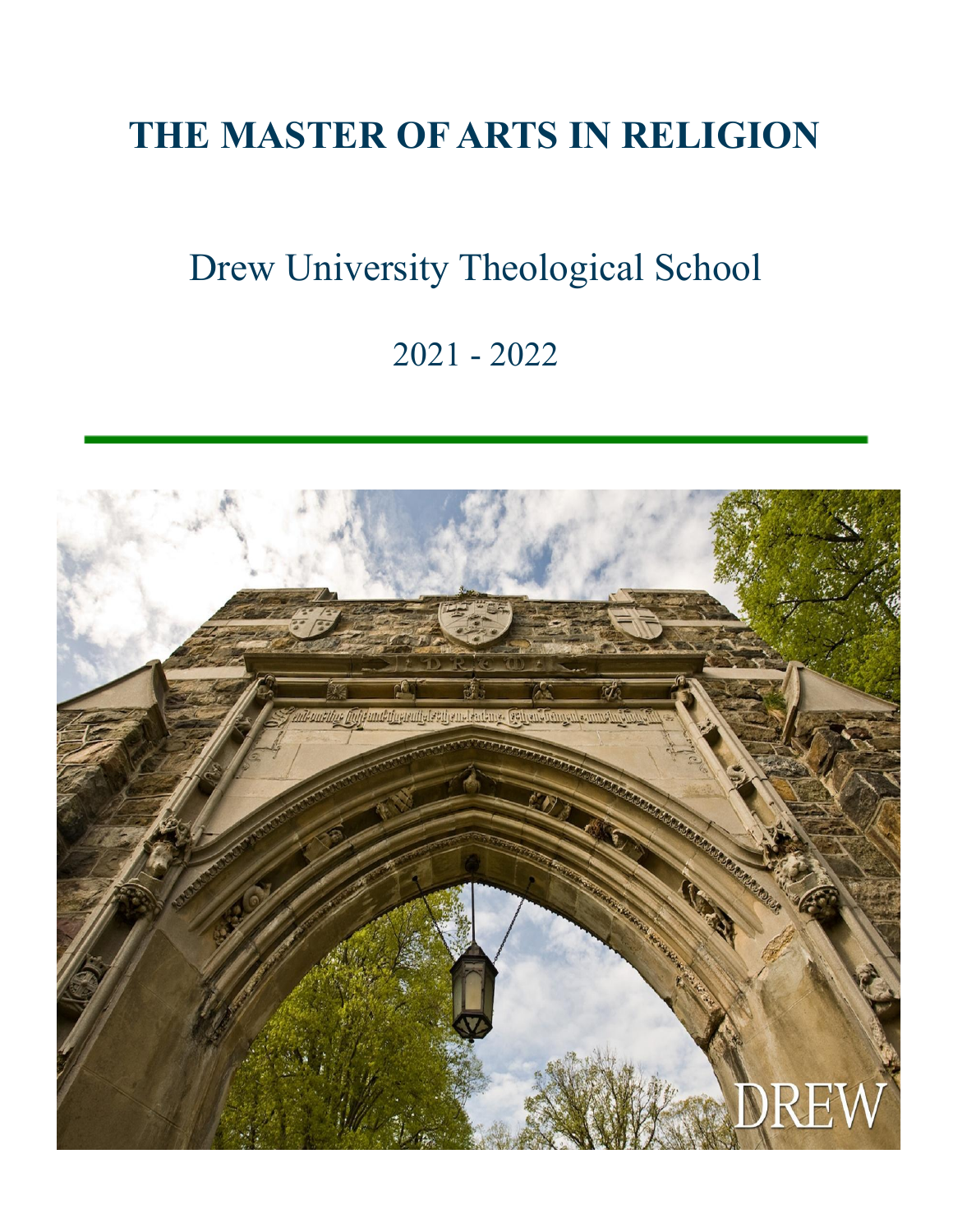### <span id="page-1-0"></span>**Purpose of the Handbook**

This handbook is a guide for the **Master of Arts in Religion** degree of the Drew Theological School. It provides information and structure to facilitate moving through the program without excessive technical distractions. A handbook is issued annually to ensure that students have up-to-date information. If there is any contradiction between this handbook and the academic catalog of the Theological School published on the Registrar's website, the catalog dated to the student's semester of entrance takes precedence.

Whether you want to apply for doctoral programs or deepen your understanding of a field of study, the Drew Master of Arts in Religion (M.A.R.) degree provides an intensive period of training to achieve your goals. The degree features seminars in scholarly skills and communication, a focused area of study, and a capstone project experience.

This handbook provides:

- · A quick view of key Master of Arts in Religion student expectations
- Requirements and timelines for the program
- · Review of academic policies and processes most relevant to M.A.R. students
- · A program planning checklist

In Seminary Hall and in virtual Drew learning spaces, you are invited to linger in the Forest even as you are always engaging contexts beyond Drew. The Theological School is a diverse, ecumenical, and open community that dares to pursue the love, wisdom, and justice at the heart of the gospel of Jesus Christ. It is our hope that this handbook will clarify your pathway to graduation and free your mind, body, and spirit for the deeply transformative work of theological education.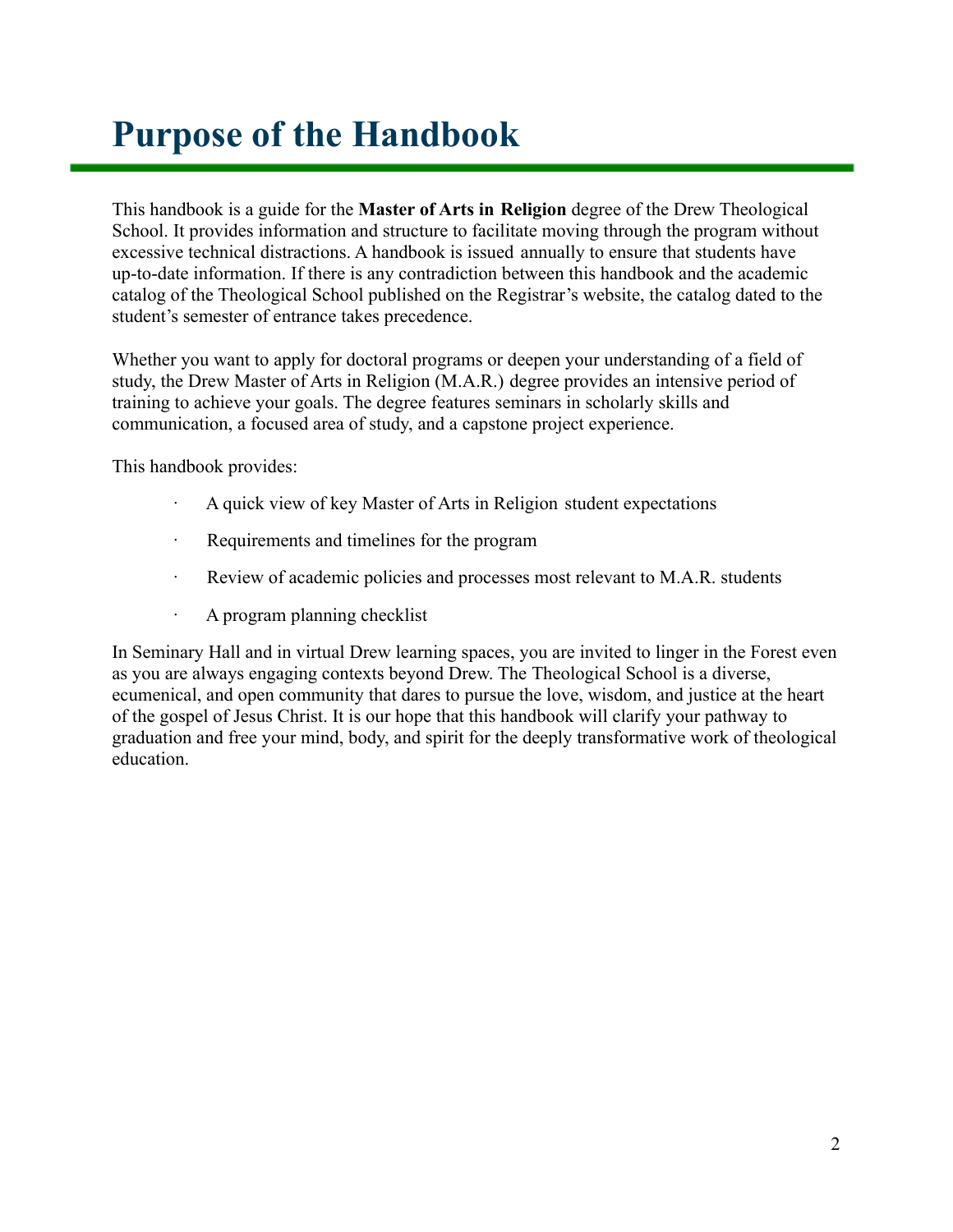### **Table of Contents**

| Purpose of the Handbook                                  |                         |
|----------------------------------------------------------|-------------------------|
| A Quick View of Student Expectations                     | $\overline{\mathbf{4}}$ |
| A Quick View of M.A.R. Program Requirements              | 5                       |
| Completing the Master of Arts in Religion Program        | $\overline{7}$          |
| Coursework                                               | 7                       |
| The Area of Study                                        | 7                       |
| <b>Optional Concentrations</b>                           | 8                       |
| Capstone Experience                                      | 9                       |
| Graduation                                               | 9                       |
| <b>Special Programs and Opportunities</b>                | 11                      |
| <b>Caspersen School Graduate Courses</b>                 | 11                      |
| Partnership for Religion and Education in Prisons (PREP) | 11                      |
| Chapel                                                   | 11                      |
| <b>Community Garden</b>                                  | 11                      |
| <b>Student-Directed Immersive Learning</b>               | 12                      |
| <b>Registration Status</b>                               | 14                      |
| <b>Academic Standing</b>                                 | 16                      |
| <b>Standards of Academic Integrity</b>                   | 17                      |
| Curriculum Planning for Master of Arts in Religion       | 18                      |
|                                                          |                         |

Revised: Aug 26, 2021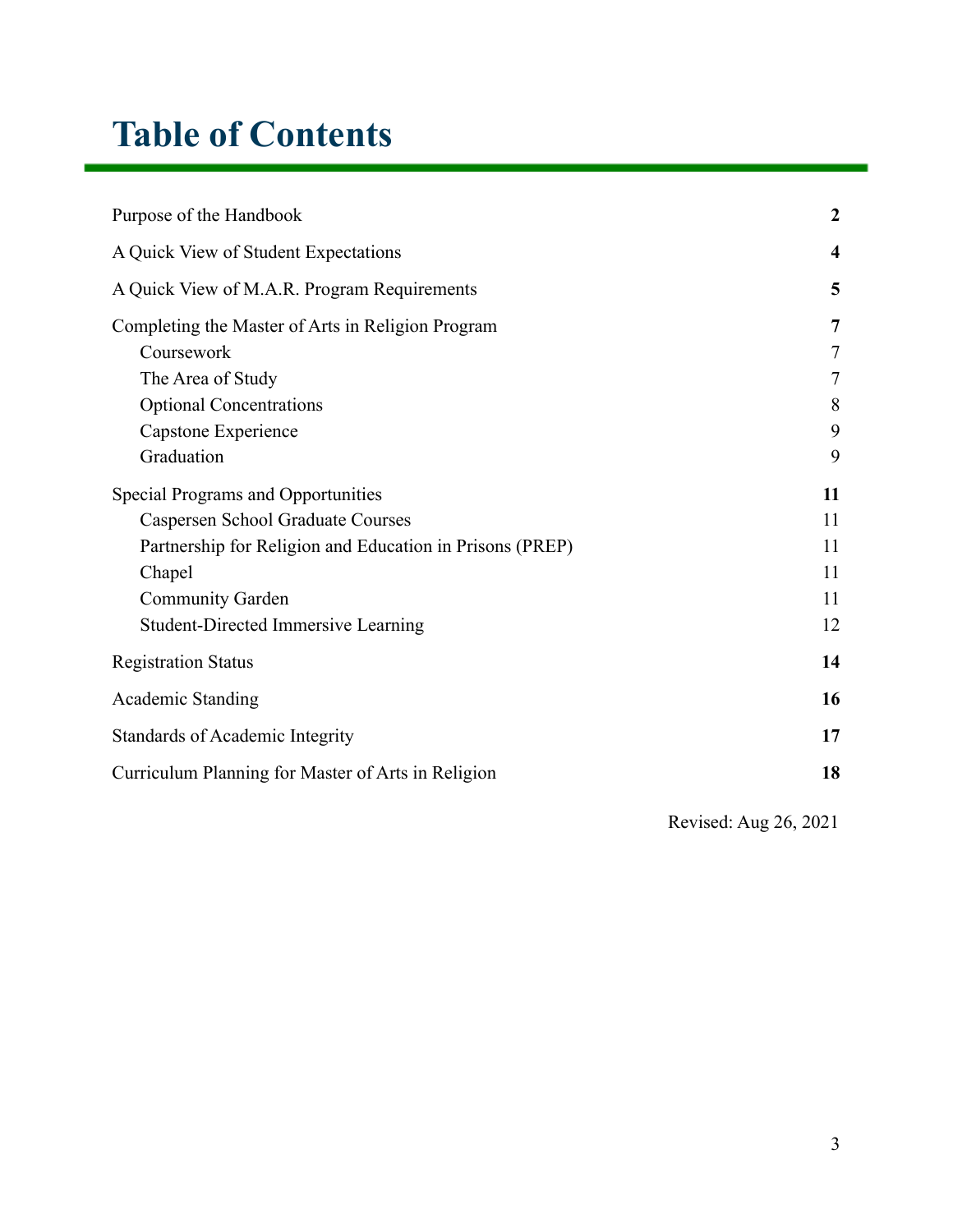# <span id="page-3-0"></span>**A Quick View of Student Expectations**

### $\sqrt{\phantom{a}}$  Pay attention to Drew's deadlines and policies

Although you will work closely with your professors and fellow students, the responsibility for your degree progress rests with you. All students are expected to work within Drew policies and procedures. Familiarize yourself with the academic calendar and the deadlines related to withdrawals, grade extensions, and academic petitions. Information can be found on the Registrar's office [webpage.](http://www.drew.edu/registrars-office/)

### $\sqrt{\phantom{a}}$  Be conversant in academic writing styles

The M.A.R. is a master's degree that prioritizes engagement with scholarship and academic contexts. You should be familiar with the forms and formats of writing academic essays and research papers. In order to work continuously on your writing, take advantage of the Theological School's reference librarian, and the resources of the Center for Academic Excellence and the Theological Language and Learning Center.

### $\sqrt{\phantom{a}}$  Plan for your thesis early

The MAR has options for you to pursue individual academic and professional goals through extended academic research. If you want to do the thesis-track of the MAR, you should begin thinking about your plan in your second semester. You will need two semesters to complete the thesis project, usually in your third or fourth semester. There is also an option for a non-thesis track to complete the MAR. For this track, you can complete a MAR portfolio of your work or an extended paper in one semester.

### √ Take Time for Professional Reflection

For many students, the M.A.R. program provides an opportunity to discern next steps on their academic and/or vocational path. Some M.A.R. students prepare to apply to doctoral programs, whether a Ph.D. or Doctor of Ministry. Some want to enhance their professional competency in a particular field. Others pursue an area of study based on their curiosity or for a range of professional and personal reasons. As you go through the M.A.R. program, take advantage of opportunities to discuss options and develop skills that will move you toward your goals.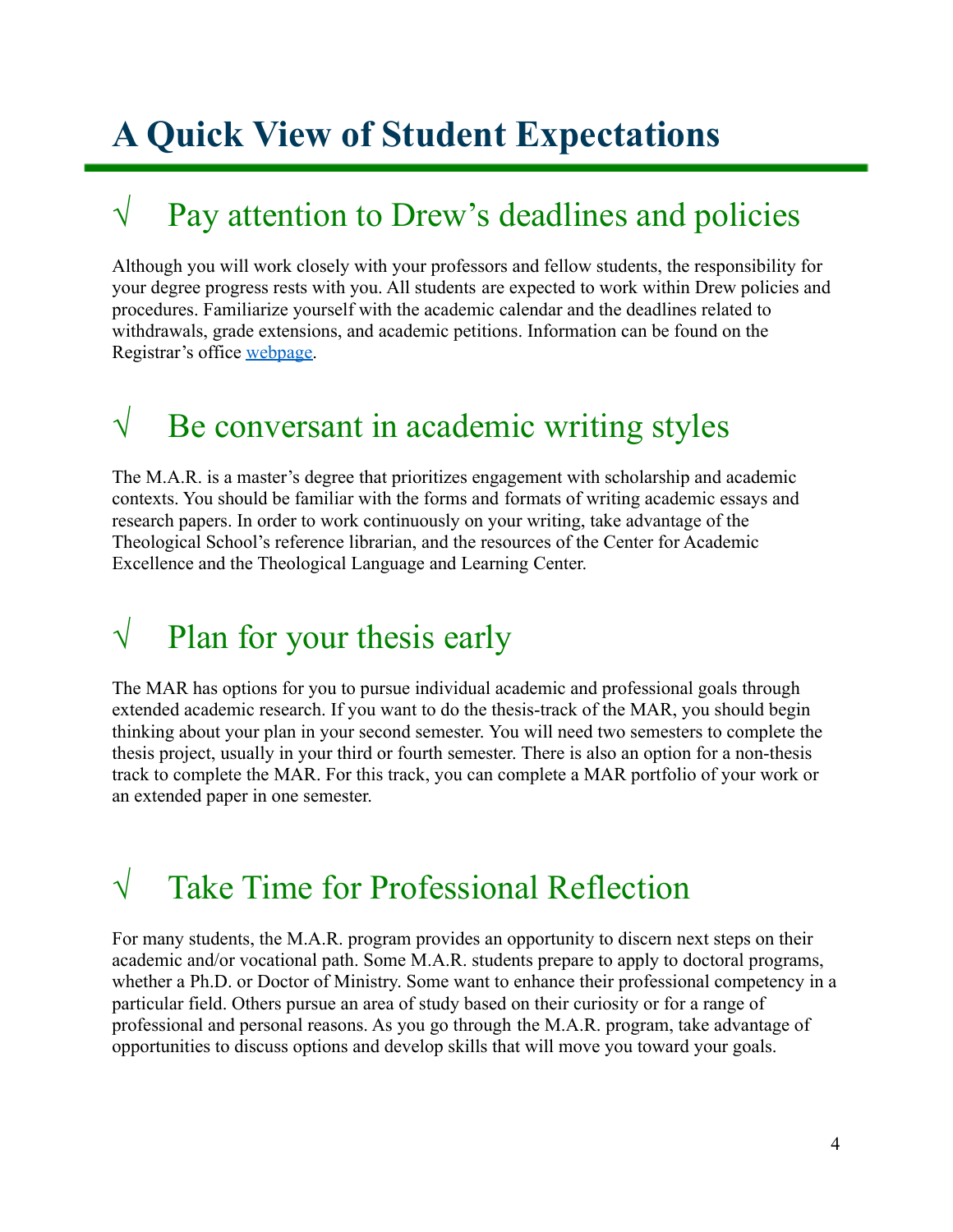# <span id="page-4-0"></span>**A Quick View of M.A.R. Program Requirements**

| DEGREE REQUIREMENTS (See Academic Catalog for more details)                                                                                 | Number of Credits        |
|---------------------------------------------------------------------------------------------------------------------------------------------|--------------------------|
| <b>Required Courses</b>                                                                                                                     | 7 credits                |
| REL 530 Studying Religion and Theology                                                                                                      | $\mathbf{1}$             |
| REL 531 Research Methods in a Digital Age                                                                                                   | 1                        |
| REL 532 Critical Pedagogy and Religion                                                                                                      | 1                        |
| REL 533 Public Writing and Media Communication                                                                                              | 1                        |
| One Interdisciplinary Seminar (550 level or higher course with one of the<br>following subjects or attributes: INTD, ECO, WSTT, AFAM, ARLT) | 3                        |
| Area of Study (see below)                                                                                                                   | 15 credits               |
| <b>Electives</b>                                                                                                                            | 15-21 credits            |
| Capstone                                                                                                                                    | 0-6 Credits              |
| <b>Thesis Track</b>                                                                                                                         |                          |
| CRW 975 A – Thesis Workshop (Fall term) AND                                                                                                 | 3 credits                |
| $CRW$ 975 B – Thesis Workshop (Spring term)                                                                                                 | 3 credits                |
| <b>OR Non-Thesis Track</b>                                                                                                                  |                          |
| CRW 692 - MAR Portfolio (0 credits)                                                                                                         | 0-3 credits              |
| OR one semester of CRW 975 A or B to complete an extended paper (3)                                                                         |                          |
| <b>Optional Concentration (see below)</b>                                                                                                   | no additional<br>credits |
| <b>TOTAL CREDITS</b>                                                                                                                        | 43 credits               |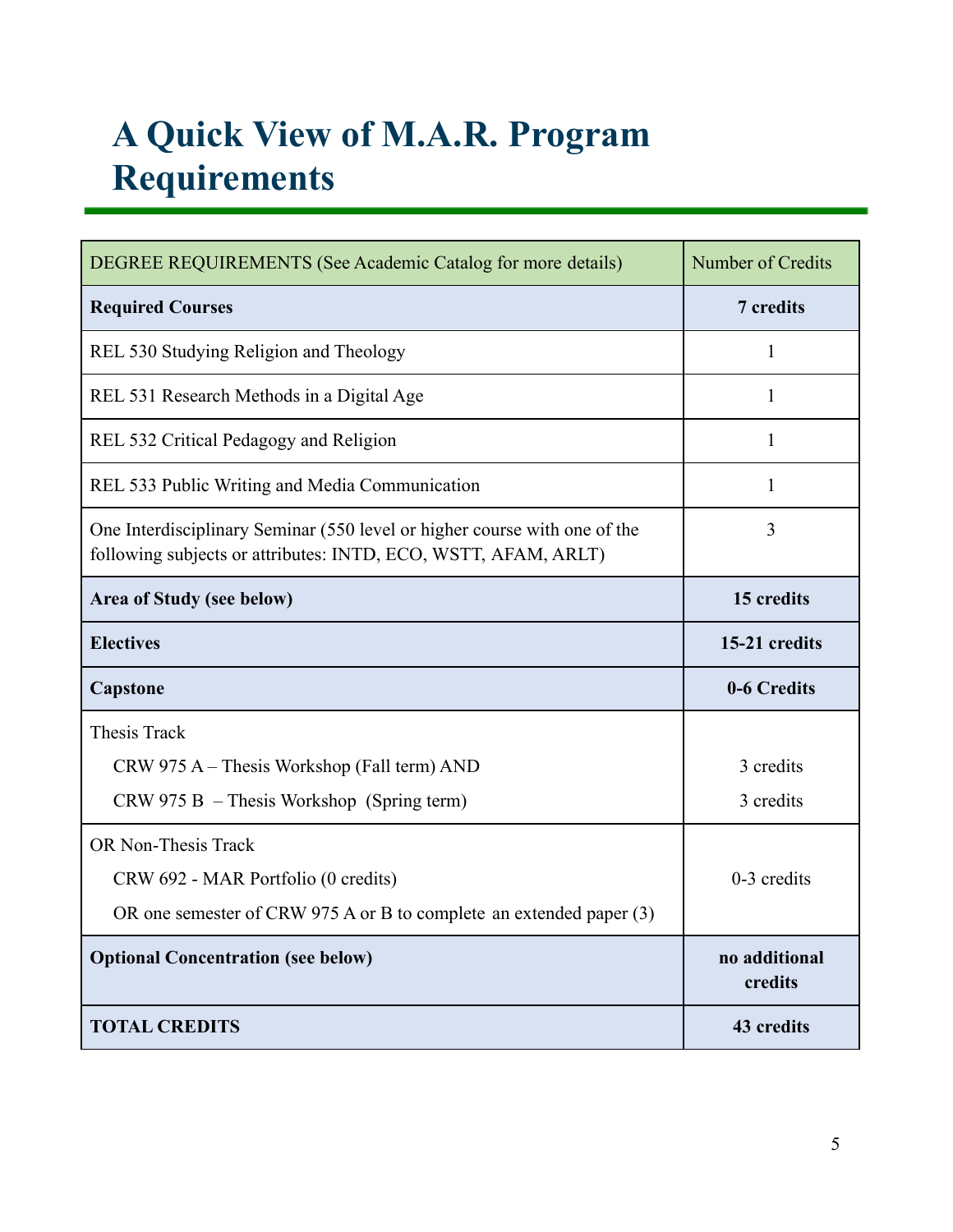| Students choose one of five Areas of Study                                                                                                                                                         |            |
|----------------------------------------------------------------------------------------------------------------------------------------------------------------------------------------------------|------------|
| <b>General Studies</b>                                                                                                                                                                             | 15 credits |
| Fifteen credits distributed across at least three subject areas in the Theological<br>School offerings                                                                                             |            |
| <b>Bible and Cultures</b>                                                                                                                                                                          | 15 credits |
| Fifteen credits from BBCL and BBST offerings in consultation with advisor (3)<br>credits can be used for biblical languages)                                                                       |            |
| Theology and Philosophy                                                                                                                                                                            | 15 credits |
| Fifteen credits from THEO and TPHL offerings in consultation with advisor                                                                                                                          |            |
| Religion and Society                                                                                                                                                                               | 15 credits |
| Fifteen credits from CSOC, CRES, RLSC, ETH, RPSY, SJA offerings in<br>consultation with advisor                                                                                                    |            |
| Self-Declared Interdisciplinary                                                                                                                                                                    | 15 credits |
| Fifteen credits from courses with one of the following attributes:<br>Africana and African American Religion and Culture (AFAM)<br>Ecology and Religion (ECO)<br>Women's and Gender Studies (WSTT) |            |

### **Optional Concentration:**

An optional concentration may be added to the degree by completing nine credits in any of the areas of study listed above (including the interdisciplinary areas) or by completing courses in the Caspersen School of Graduate Studies for concentrations in Liberal Studies, Teaching and Learning, or Conflict Resolution. For more information, please see the catalog.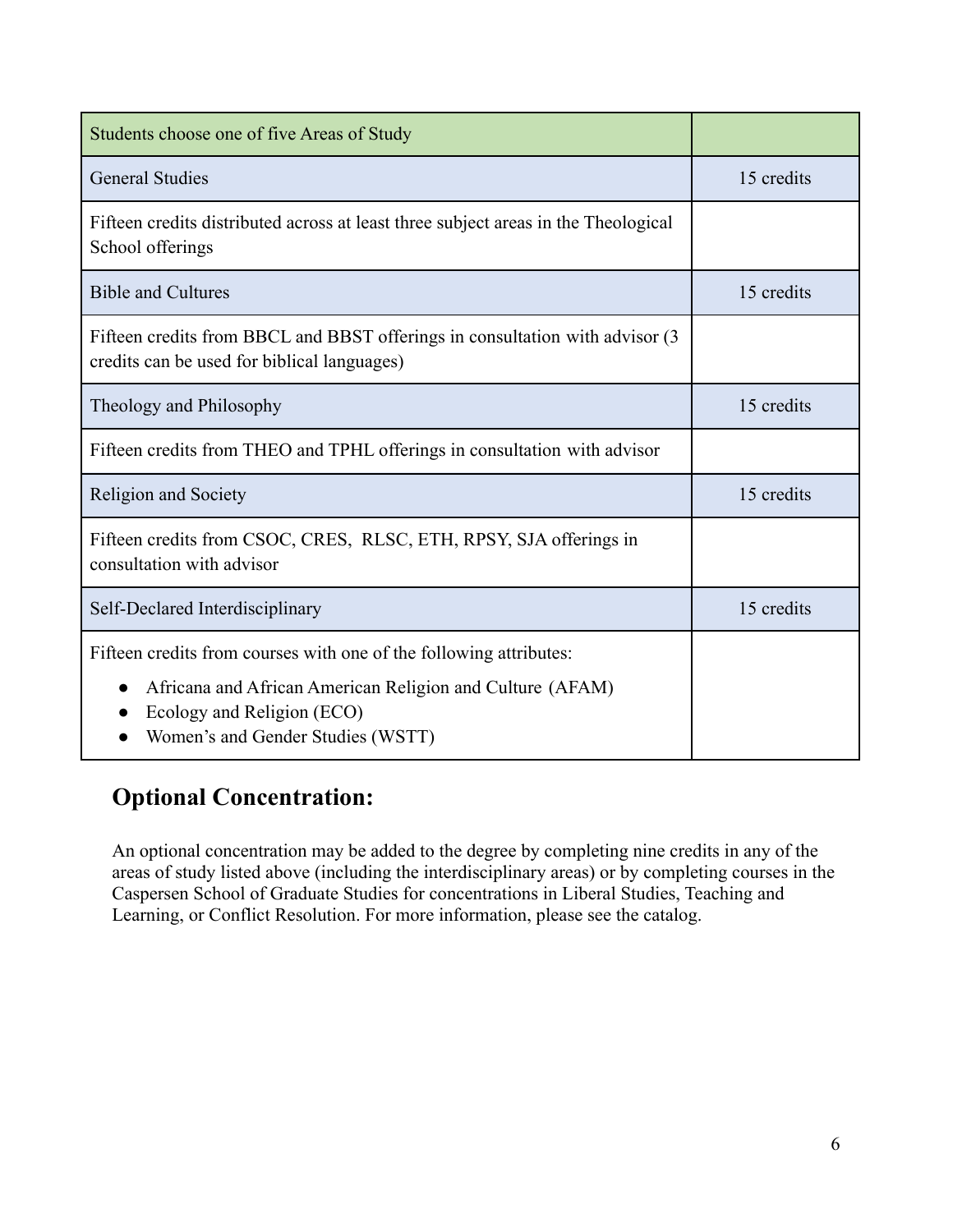# <span id="page-6-0"></span>**Completing the Master of Arts in Religion Program**

The Master of Arts in Religion (M.A.R.) provides advanced study in the disciplines of religion and theology and the interdisciplinary conversations they engage. The program consists of scholarly communication seminars, disciplinary and interdisciplinary study, and an integrative capstone project. Throughout the program, M.A.R. students study and practice written and oral scholarly communication and skills in multiple modes. Integrative capstone projects support individual academic and professional goals through extended academic research or a graduation portfolio.

### <span id="page-6-1"></span>**Coursework**

The M.A.R. degree is usually completed in two years. In four semesters, full-time students select courses based on their interests and goals. As the degree is relatively brief, course selections should be strategic and focused.

The required online seminars of the M.A.R. provide students with scholarly skills in critical research, writing, and pedagogy. Students register for one of the four required seminars (REL 530, 531, 532, and 533) in each of their four semesters. These courses are 100% online and only one is offered in each semester. The interdisciplinary seminar may be taken in any semester, however, these courses are offered on a rotating basis. You should plan to take the seminar you are interested in as soon as you see it offered so as not to miss it.

At least five of the courses (15 credits total) should have a subject or thematic coherence. These courses serve as an area of study in the degree (see below). The remaining credits of coursework are reserved for electives. M.A.R. students choose primarily from master's level electives (500 and 600-level) and may take appropriate doctoral seminars on a case-by-case basis.

### <span id="page-6-2"></span>**The Area of Study**

Each M.A.R. student selects one primary area of study:

**General Studies:** Pursue general study across several subject areas in the regular Theological School curriculum.

**Bible and Cultures:** Explore the Bible's rhetoric, material and political contexts, interpretation, and ethics within diverse cultures and theoretical frameworks.

**Theology and Philosophy:** Study philosophical, constructive, pluralist, comparative, and systematic approaches to theology and theological themes.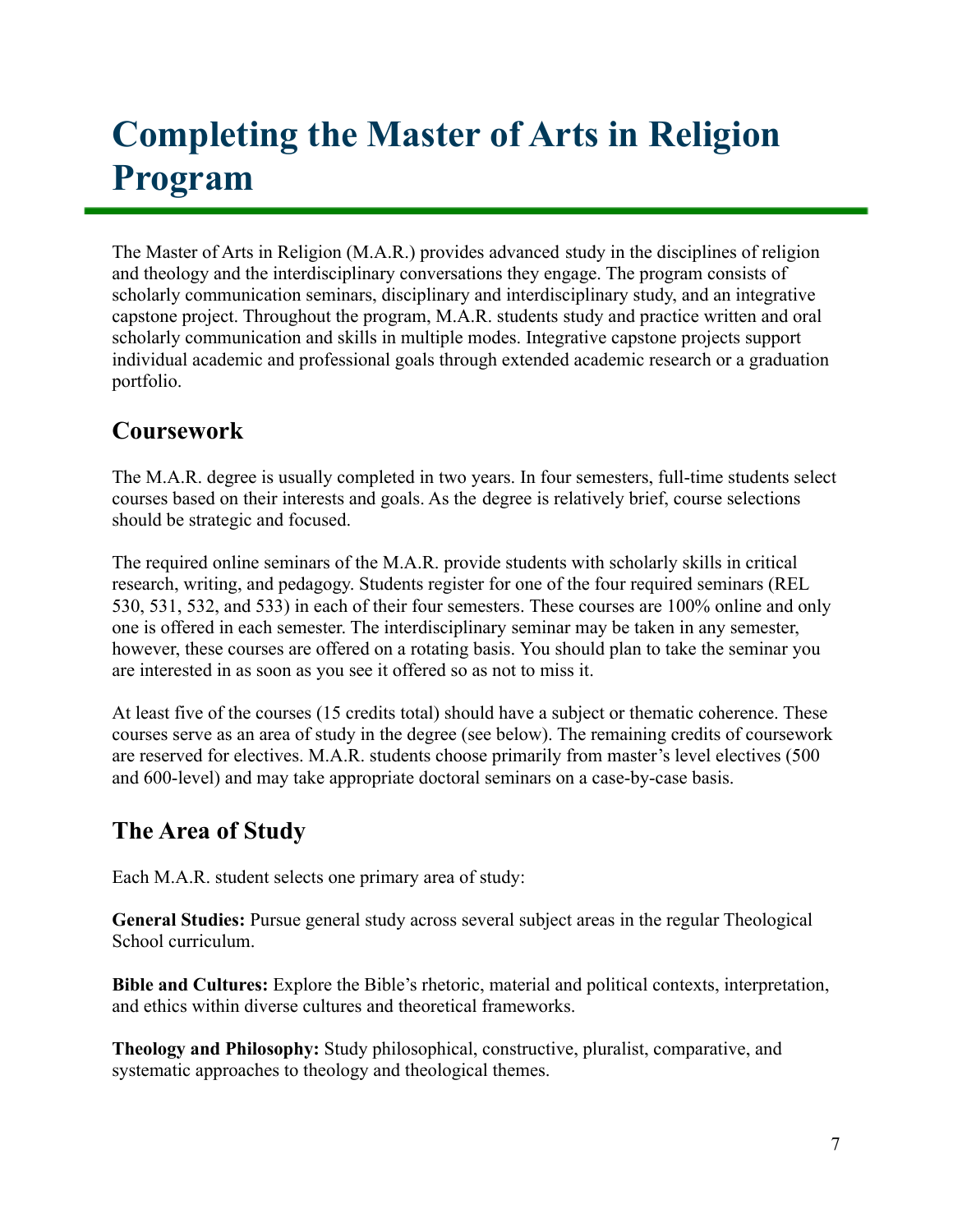**Religion and Society:** Examine the role of religion and Christianities in relation to social processes and meaning, structures of oppression, and struggles for liberation and wholeness for individuals, communities, and the natural environment.

**Self-Declared Interdisciplinary:** A student-selected interdisciplinary area of study based in one of the following fields:

**Africana and African American Religion and Culture:** Study the histories, cultures, religions, philosophies, aspirations, and achievements of African Americans and peoples of African descent in regions of the world that share a history of specific kinds of colonialism.

**Ecology and Religion:** Study the historical, philosophical, socio-political, and theological influences that have shaped the current planetary context and the array of contemporary global religious ecological voices and emerging eco-theologies.

**Women's and Gender Studies:** Examine the diversity of women's experiences as they are informed by gender, class, race/ethnicity, sexuality, age, ability, social location, and cultural and national identity. Engage theoretical and methodological insights of feminist thought and gender and queer scholarship.

**Religion and Social Justice:** Examine the role of religion and Christianities in relation to structures of oppression and struggles for liberation and wholeness for individuals, communities, and the natural environment. Concentration not available for students declaring Religion and Society as an area of study.

### <span id="page-7-0"></span>**Optional Concentrations**

M.A.R Students can add an additional concentration from the list above or from the Caspersen School of Graduate Studies:

**Liberal Studies:** Engage fields of humanistic inquiry foundational to the liberal arts such as history, literature, and fine arts. Concentrators draw on courses offered primarily in the Arts and Letters program of the Caspersen School.

**Teaching and Learning:** Study human development, pedagogy, instructional design, and assessment alongside students in the Master of Education and Master of Arts in Teaching degree programs.

**Conflict Resolution:** Explore theories and topics of global peace and conflict resolution and practices of mediation and peacebuilding. The curriculum for courses in this concentration is built on three pillars: cultural awareness, contextual understanding, and conflict resolution.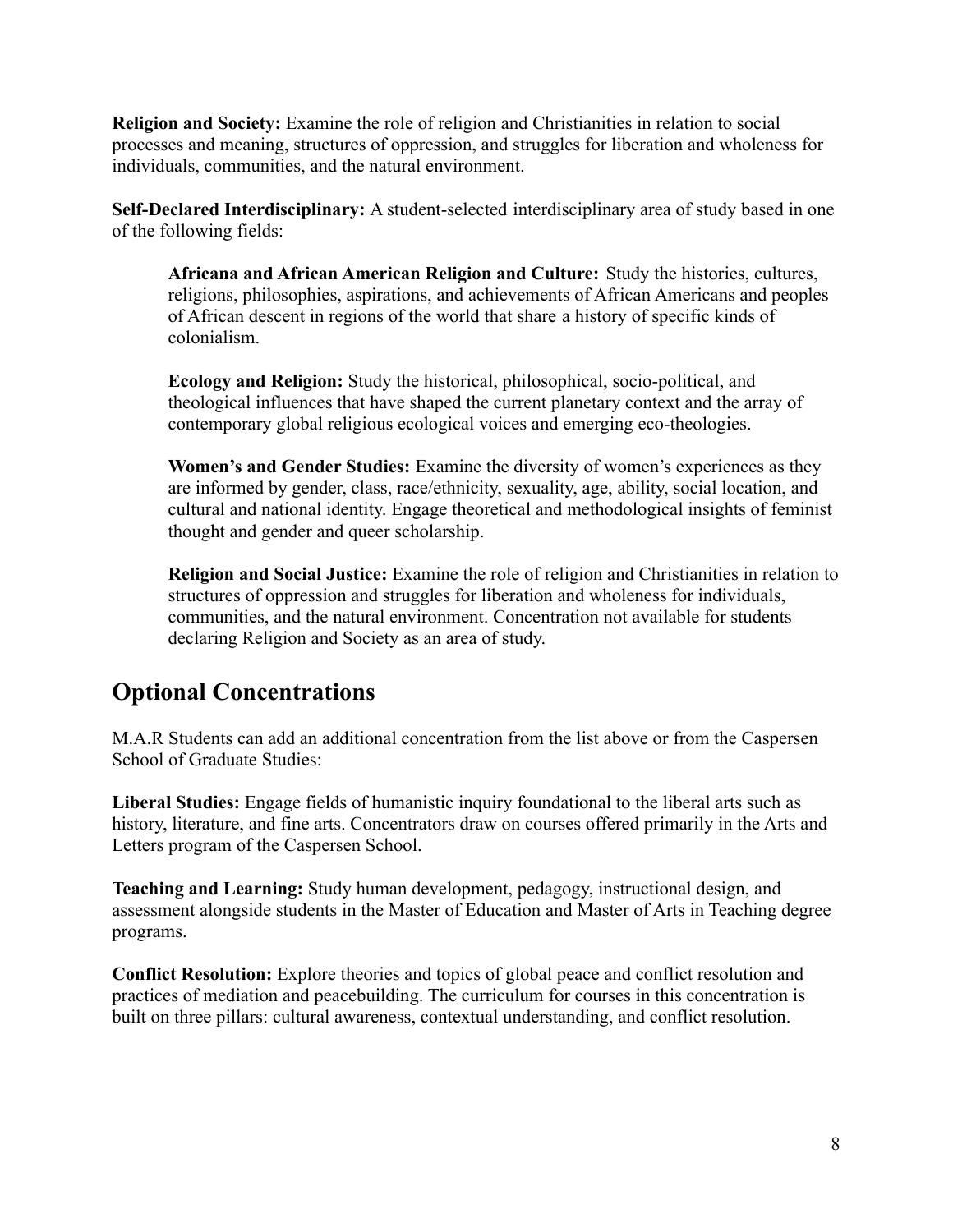### <span id="page-8-0"></span>**Capstone**

Students use the capstone to demonstrate capacities developed during their course of study. Whether a thesis, portfolio, or extended paper, the capstone is intended to exhibit masteries of and expertise in research, analysis, assessment, and articulation of interdisciplinary concepts and their application to identified academic and intellectual problems.

### <span id="page-8-1"></span>**Graduation**

Students may complete the degree in August, January, or May of each year. Commencement exercises are held in May of each year for all students who have completed their degrees in the August or January prior to each Commencement.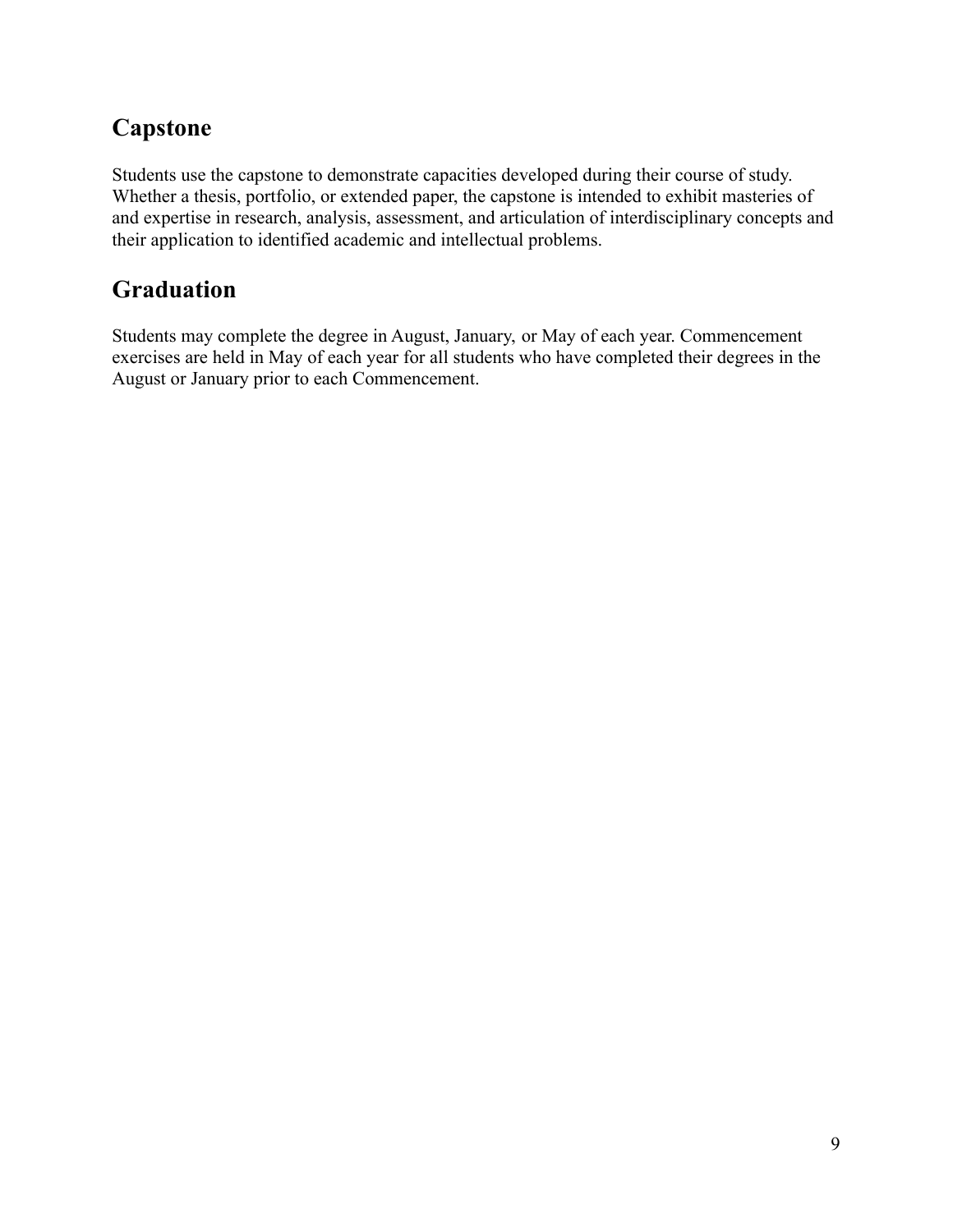# Program Timeline

Regular semester courses are offered in weekly (day and evening, Tuesday through Thursday), intensive, and online formats in Fall and Spring. Intensive, travel, and online courses are offered in January and summer terms.

This sample timeline provides an overview for completing the entire program.

*To reduce the credits in any semester add intensive or online area of study/elective credits in any January or summer terms. To shorten the time to graduation, add area of study/elective credits in semester, January, and summer terms.*

| Year One: 22 credits                                                                                              |         |                                                                                                                                                               |        |
|-------------------------------------------------------------------------------------------------------------------|---------|---------------------------------------------------------------------------------------------------------------------------------------------------------------|--------|
| Fall Semester**<br>10-13 credits                                                                                  | January | Spring Semester**<br>10-13 credits                                                                                                                            | Summer |
| 1 credit required course<br>6-12 credits of Area/electives                                                        |         | 1 credit required course<br>6-12 credits of Area/electives                                                                                                    |        |
| Year Two: 21 credits                                                                                              |         |                                                                                                                                                               |        |
| Fall Semester **<br>$10-13$ credits                                                                               | January | Spring Semester**<br>10-13 credits                                                                                                                            | Summer |
| 1 credit required course<br>6-12 credits of Area/electives<br>Thesis Track or extended paper:<br><b>CRW 975 A</b> |         | 1 credit required course<br>6-12 credits of Area/electives<br>Thesis Track or extended paper:<br><b>CRW 975 B</b><br>Portfolio (Non-Thesis track): CRW<br>692 |        |

\*\*The interdisciplinary seminar may be taken in any semester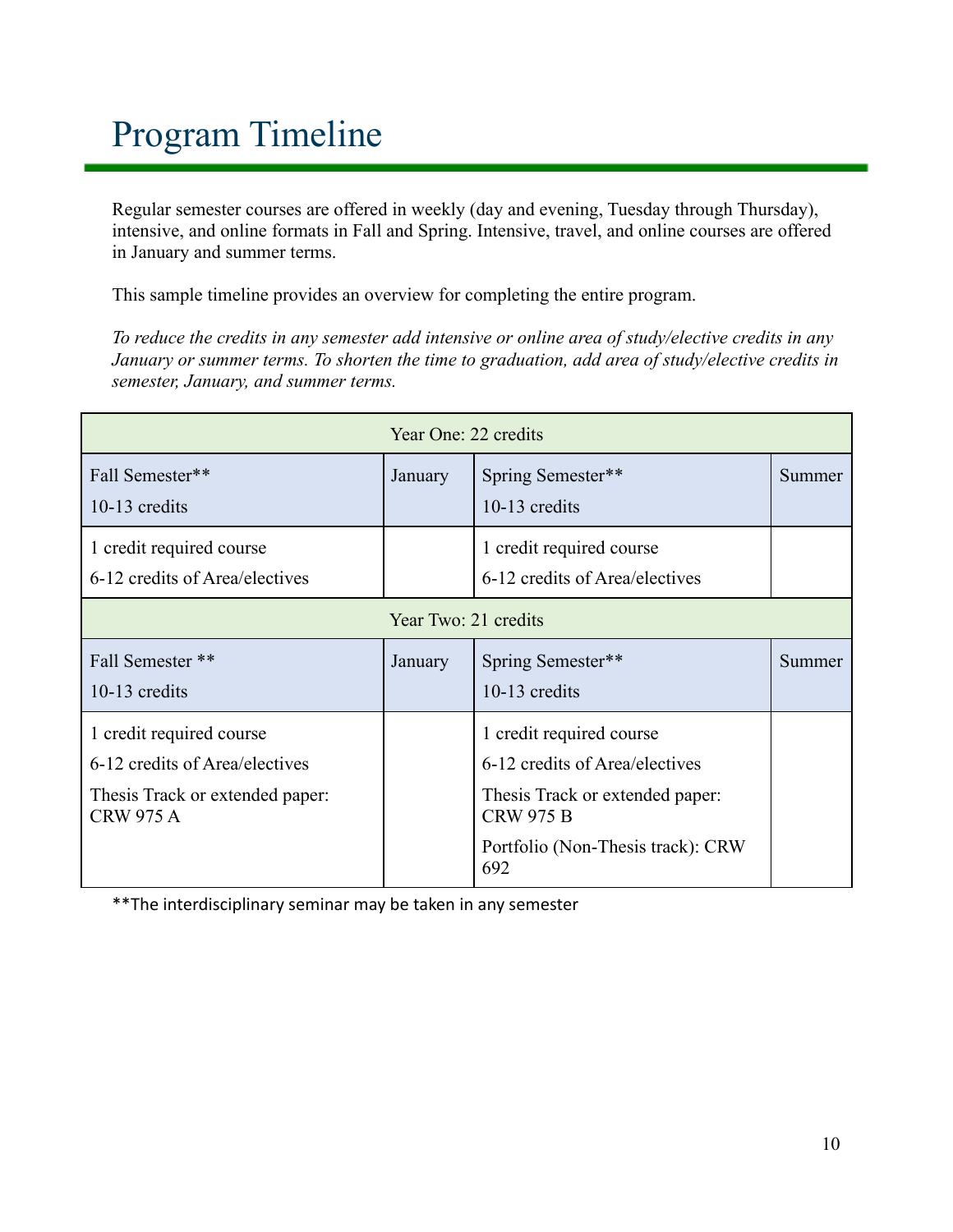# <span id="page-10-0"></span>**Special Programs and Opportunities**

### <span id="page-10-1"></span>**Caspersen School Graduate Courses**

Courses offered in the Caspersen School of Graduate Studies by the Drew Faculty of Arts and Sciences are available to Theological School students. Courses in Education, Conflict Resolution, History, Arts, Literature, and Medical and Health Humanities may be taken for elective credit toward the M.A.R. Students may petition for a course to fulfill an area of study requirement by completing a Petition to the Graduate Academic Standing Committee on for Resources for Current Students [webpage.](http://www.drew.edu/theological-school/resources/)

### <span id="page-10-2"></span>**Partnership for Religion and Education in Prisons (PREP)**

In this flagship program, Drew Theological School students learn together with students who are incarcerated.

PREP courses are taken for credit and can be used to fulfill area of study and elective requirements.

For more information and to apply for current courses, see the Resources for Current Students [webpage.](http://www.drew.edu/theological-school/resources/)

### <span id="page-10-3"></span>**Chapel**

At the center of Drew's worshipping and learning community is the historic Craig Chapel, located on the second floor of Seminary Hall. Weekly services, vespers, lectures, special ceremonies, and many more events bring the Drew community together for worship, learning, and celebration. Regular services are offered two times per week: Tuesdays at noon and Thursdays at noon. Attendance and participation in leading worship is encouraged for all Theological School students and faculty. Students can plan and participate in chapel for up to 3 credits toward the M.A.R. degree (TMUS 800 - Seminary Choir, or VOCF 806 - Chapel Practicum).

### <span id="page-10-4"></span>**Community Garden**

At the Theological School Community garden students, professors and staffers plant, harvest and eat organic food. Harvests are shared in a CSA and also donated to local food pantries. Students can take VOCF 805 - Garden Practicum for 1 elective credit.

The Community Garden is a space for learning and thinking theologically about the interconnection of God's creation. As a founding member of the [Green Seminary Initiative,](https://www.greenseminaries.org/) Drew's commitment to ecological wellbeing is demonstrated across the Theological School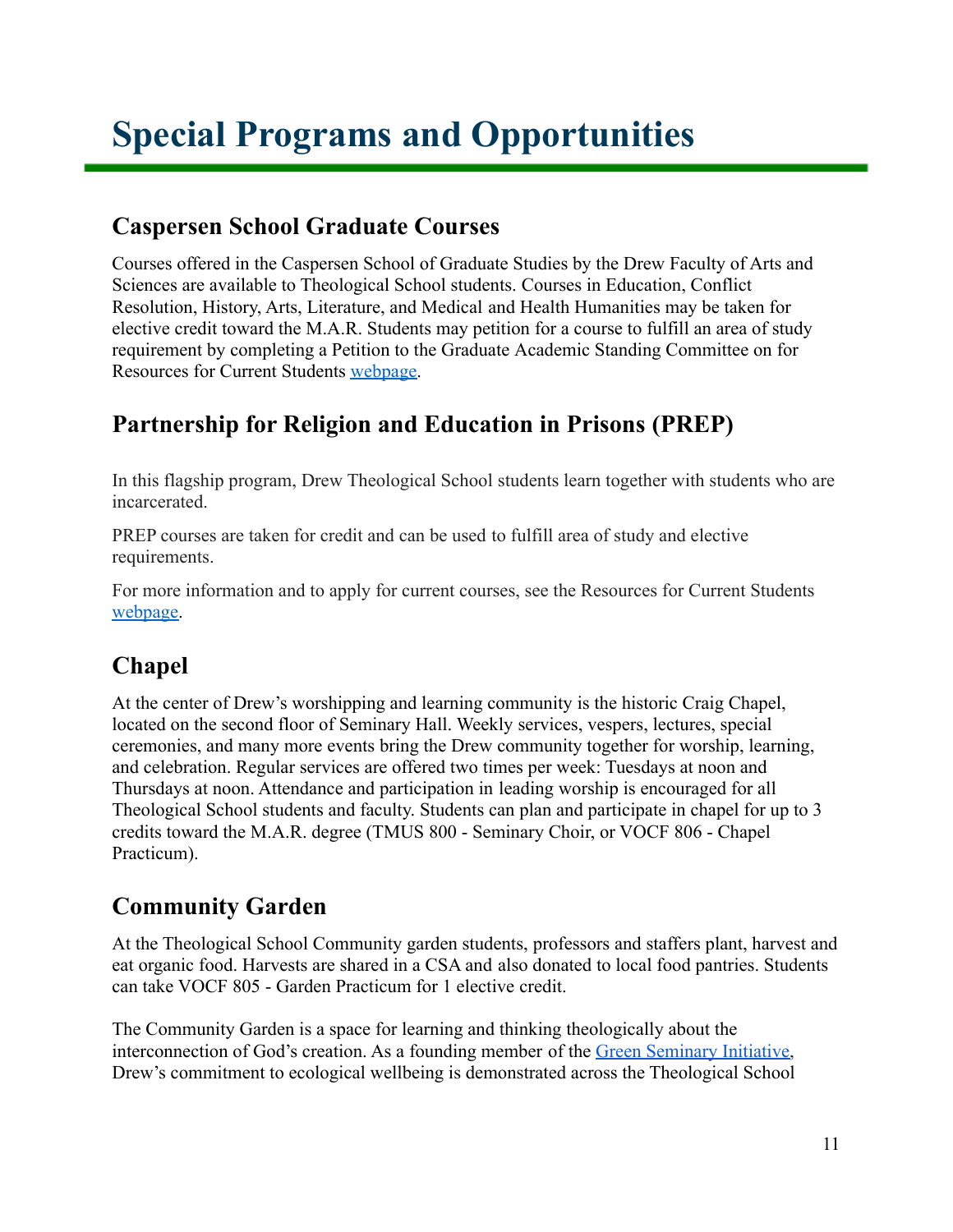community in recycling, reusing, and reviving our environment through a culture of awareness and activism.

### <span id="page-11-0"></span>**Student-Directed Immersive Learning**

#### **Apprenticeships**

Students are encouraged to do an apprenticeship in their program (VOCF 873 - Vocational Apprenticeship). An apprenticeship with a church or other community organization focuses on a specific skill set or capacity in a distinct role in a vocational setting. Contact the Office of Vocation and Formation at [tsdeanvocform@drew.edu](mailto:tsdeanvocform@drew.edu) or 973-408-3418 for more information and advising.

#### **Internship**

Students are welcome to do internships in their program. An internship with an academic office, a church, or other community organization offers a general, broad introduction to the responsibilities, programs, and roles of an internship placement context. Contact the Office of Vocation and Formation at [tsdeanvocform@drew.edu](mailto:tsdeanvocform@drew.edu) or 973-408-3418 for more information and advising.

#### **Off-Campus Learning**

Students are encouraged to develop off-campus experiences that will deepen the learning in their program. These are usually in a remote location, participating in various ways in learning leadership including professional placements, chaplaincies, farms or ecological programs, conferences, community projects, etc. Drew credit can be received for these experiences by building a curriculum mentored by a faculty member with a final project, reflection paper, or public demonstration/presentation. The tutorial petition is found on the Resources for Current Students page of the Theological School [webpage.](http://www.drew.edu/theological-school/resources/)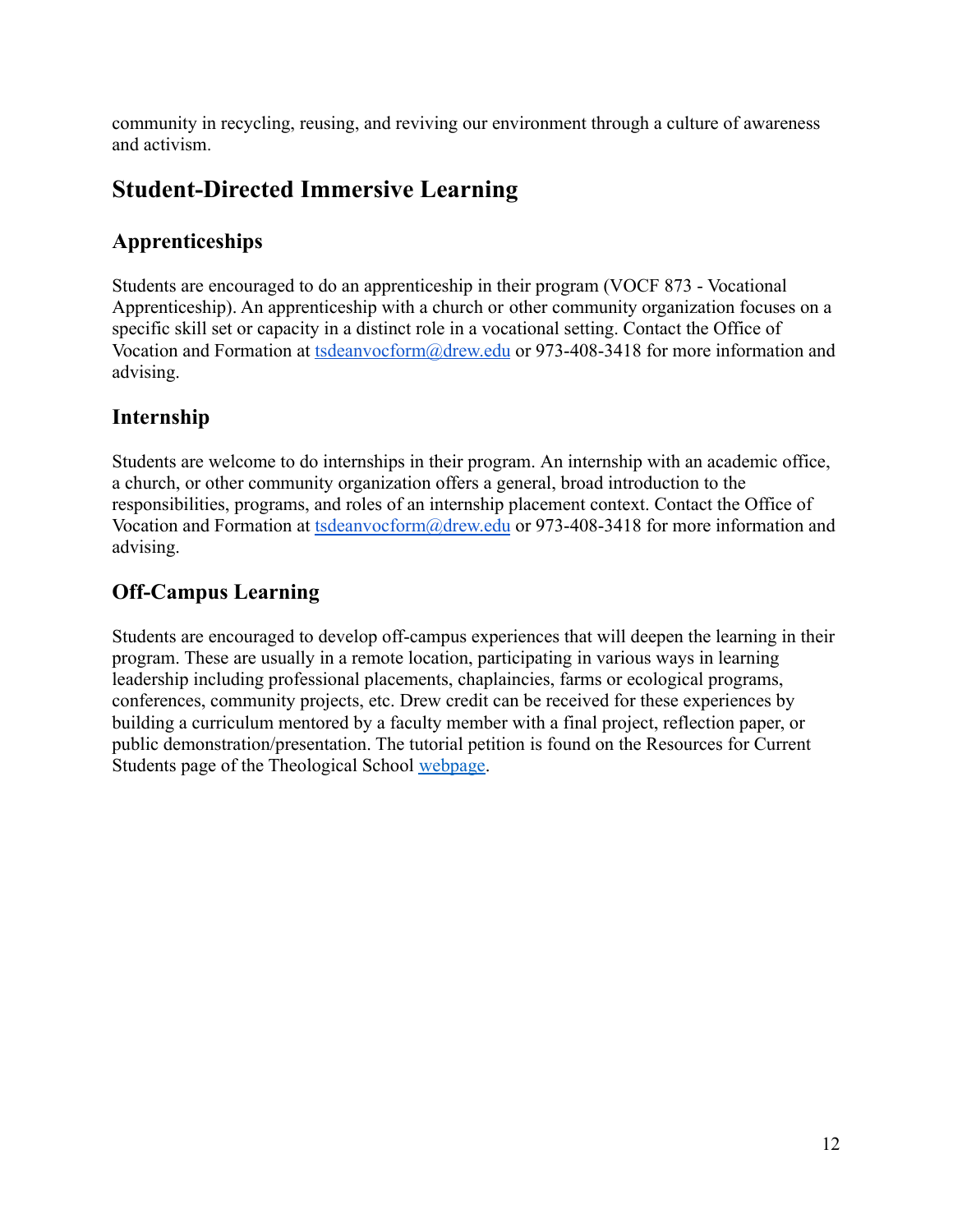# Frequently Asked Questions

The Theological School Academic Policies are published annually in Drew University's Theological School catalog. This document can be accessed in its entirety from the Registrar's [webpage.](http://www.drew.edu/registrars-office/) If there is any contradiction between this catalog and the FAQs below, the catalog dated to the student's semester of entrance takes precedence.

#### **How long do I have to complete the program?**

Full-time students ordinarily complete the degree in four semesters. Full-time students register for a minimum of nine hours per academic term and a maximum of fifteen. Drew's financial aid awards are limited to a total of six semesters. All academic requirements for the M.A.R. must be completed within five years from the date of initial matriculation.

#### **How best can I use the M.A.R. to prepare for submitting Ph.D. applications?**

Students planning to apply for Ph.D. programs should begin preparation in their first year and apply in the fall of their second year. Students need time for the following work: identifying schools they would like to apply to, developing their personal statement, taking the G.R.E., and taking courses with professors from whom they might request recommendations. The M.A.R. thesis is usually too long to serve as a writing sample for applications. Thus, students should work with professors to develop a paper for this purpose from your second or third semester courses. Students should consult their adviser about plans and support available for M.A.R. students seeking to make December advanced degree applications.

### **How do I get accommodations for a disability?**

Students who require accommodations should contact the Office of Accessibility Resources (OAR), in Brothers College, 973-408-3962, for a private, confidential appointment. Accommodation Request Letters are issued to students after documentation, written by a qualified professional, is reviewed and accommodations are approved by OAR. For more information, see:

<http://www.drew.edu/center-academic-excellence/about-us/accessibility-resources/>

Accommodations are implemented by faculty only after the student presents the Accommodation Request Letter issued by OAR. Letters should be presented to the faculty at least one week before the accommodation is needed. Students' requests for accommodations thus should be submitted to OAR within the first two weeks of a course. Returning students with previously approved accommodations should make letter requests for the current semester to Accessibility Resources within the first two weeks of class.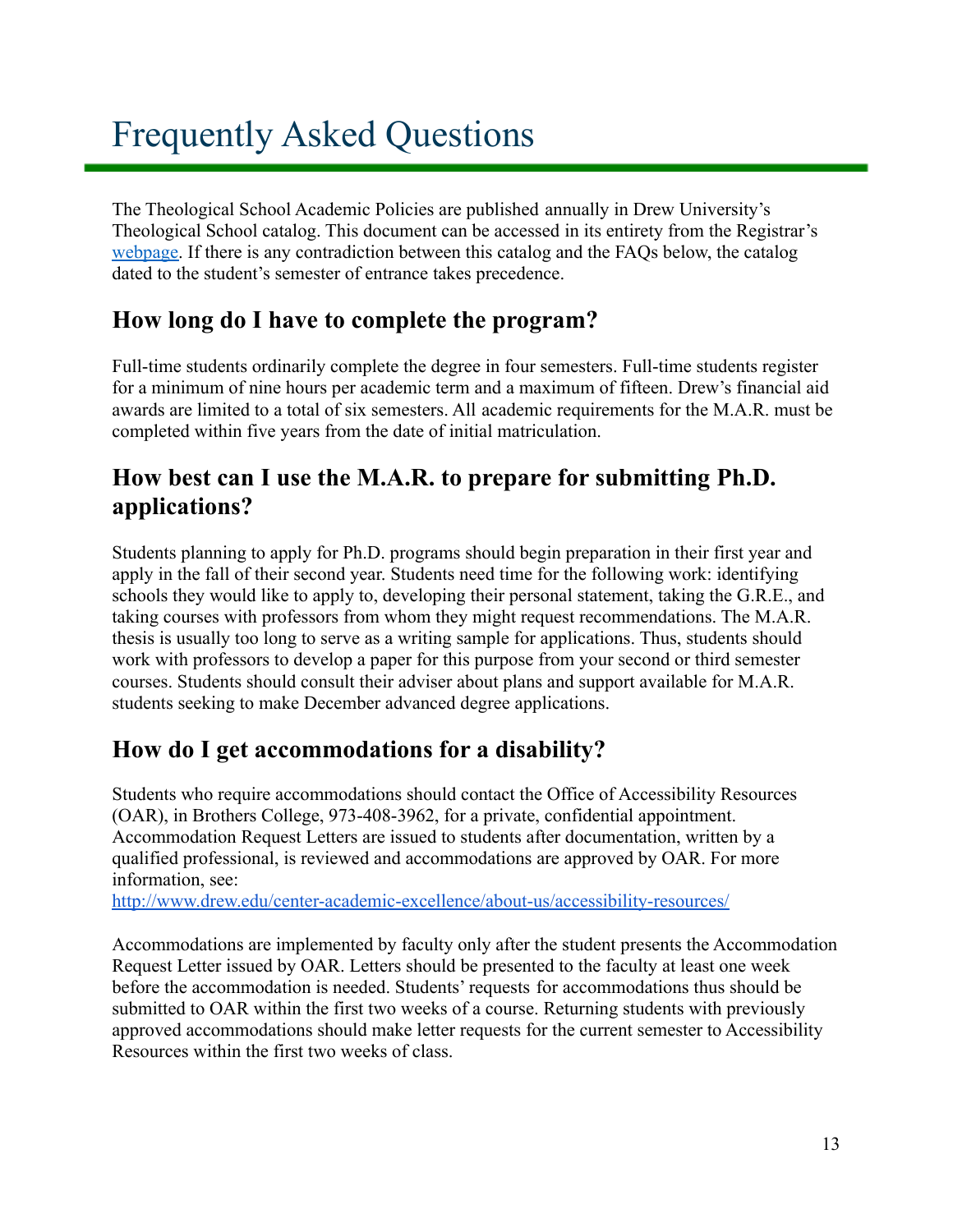# <span id="page-13-0"></span>**Registration Status**

M.A.R. students are expected to maintain communication and connection with Drew throughout the entire program. Different registration statuses indicate your progress through the program.

#### **Active**

Students who are consistently registered for classes will maintain "active" status with Drew. This status allows students access to all academic, support, and student life services at the University. Students who fail to register in any fall or spring semester will have their status revised to "inactive." Students not registered for two consecutive semesters (fall-spring or spring-fall) will be automatically withdrawn from the program and will have to petition for re-entry through the Registrar's [webpage](http://www.drew.edu/registrars-office/).

#### **Leave of Absence**

Unexpected life events or personal challenges can interrupt a student's ability to make progress in the degree. At times like this, students might reduce the number of credits they plan to take or consider a complete leave of absence. This status stops the clock on your allowed time to completion of your degree. In addition to the 5 years allowed to complete the degree, students are allowed two semesters of official leave from the program. As a leave of absence is intended to provide time away from the work of the degree, students do not have access to academic, support, and student life services at the University.

Students may apply for a leave of absence at any time during the program. To obtain a leave of absence from the program--whether for medical, financial, or personal reasons--students must file a leave of absence application online. This form is found on the Registrar's [webpage](http://www.drew.edu/registrars-office/). Any leave of absence that is approved becomes effective as of the date it is processed and is not applied retroactively.

Students who take the leave during a semester should be aware of the grading and refund policies of the University. A leave of absence does not exempt a student from receiving grades for courses they have been registered for nor does it guarantee a refund of tuition paid. The date a leave is requested determines the amount of tuition refund (if any). For example, a leave of absence requested and received in the middle or at the end of a semester will not be effective from the beginning of the semester. If you are considering a leave of absence, please review the leave policies and deadlines found on the [Registrar](http://www.drew.edu/registrars-office/) and [Business Office](http://www.drew.edu/fba/student-accounts/) webpages.

*RE-ENTRY FOLLOWING LEAVE OF ABSENCE:* When a student plans to return to the program following a leave of absence, they must submit a Re-Entry form, which can be found on the Registrar's [webpage.](http://www.drew.edu/registrars-office/) If a student does not return from a leave of absence in the semester following the leave, the student's status will be revised to "inactive." If the student is inactive for two semesters, they will be withdrawn from the program by the University.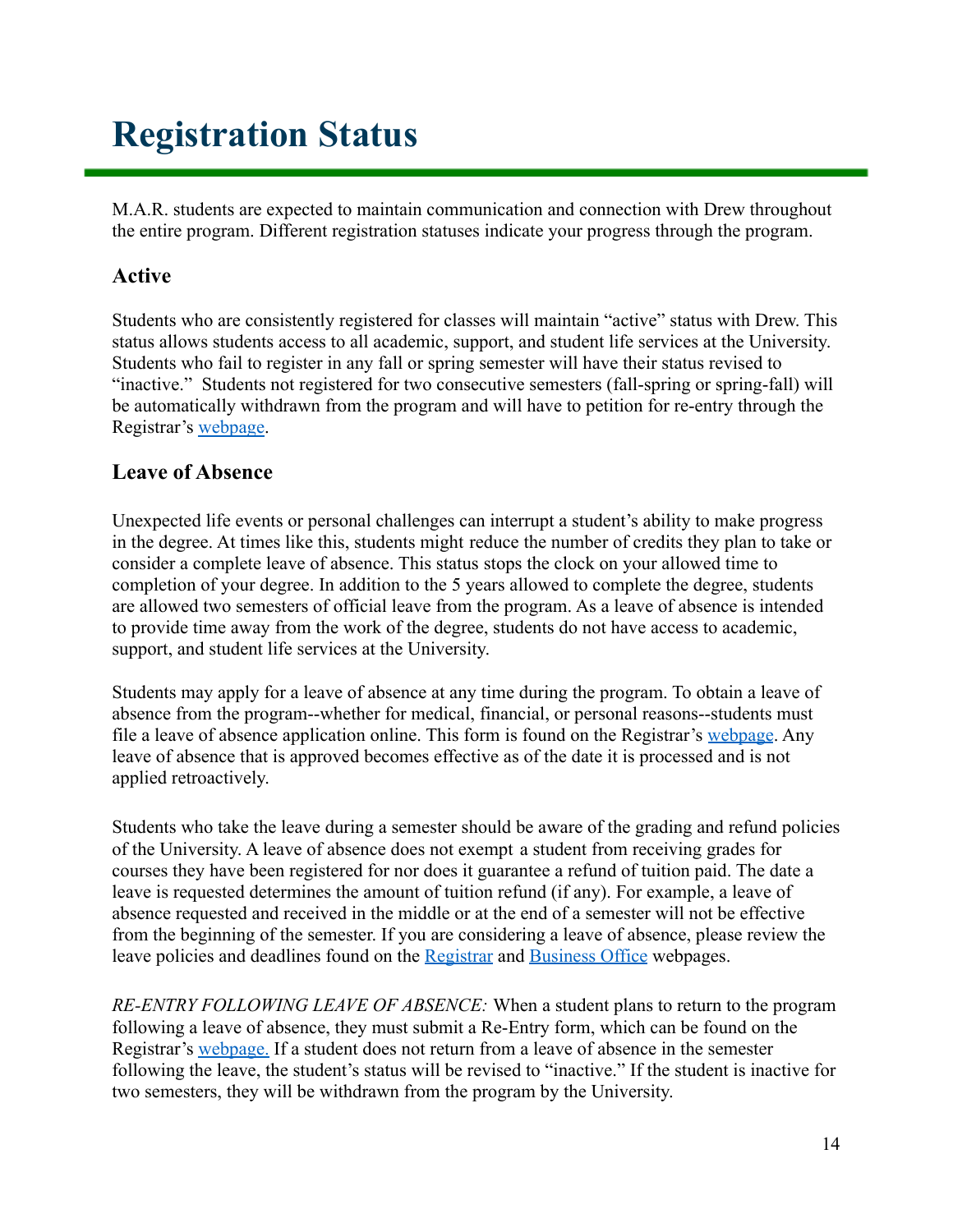#### **Medical Withdrawal from a Semester**

Students with personal emergencies that occur after the drop/add dates have passed may apply for a medical withdrawal from an entire semester. The student must provide documentation of the medical situation. Upon approval by the Associate Dean for the Theological School, the student will be put on leave of absence and receive Ws for all courses in the semester. Regular tuition refund policies apply to medical withdrawals as to leaves of absence.

#### **Voluntary Withdrawal from the Program**

If for any reason a student finds it necessary to withdraw from the program, it is important that this decision be discussed with the Associate Dean for the Theological School beforehand and that an appropriate and timely written notice is given to the Associate Dean and the University. In order to withdraw from the program, a student completes a Withdrawal form on the Registrar's page. Any notice of withdrawal from the program becomes official as of the date it is received. A student who has withdrawn from the program has no access to academic, support, and student life services at the University. A student wishing to re-enter a program after withdrawing must apply again to the program through the Graduate Admissions office.

All withdrawals are subject to the Drew University refund and grading policies and deadlines. Students are encouraged to review these policies with the Coordinator of Graduate Academic Services, the Registrar, and the Business Office before submitting an application for withdrawal.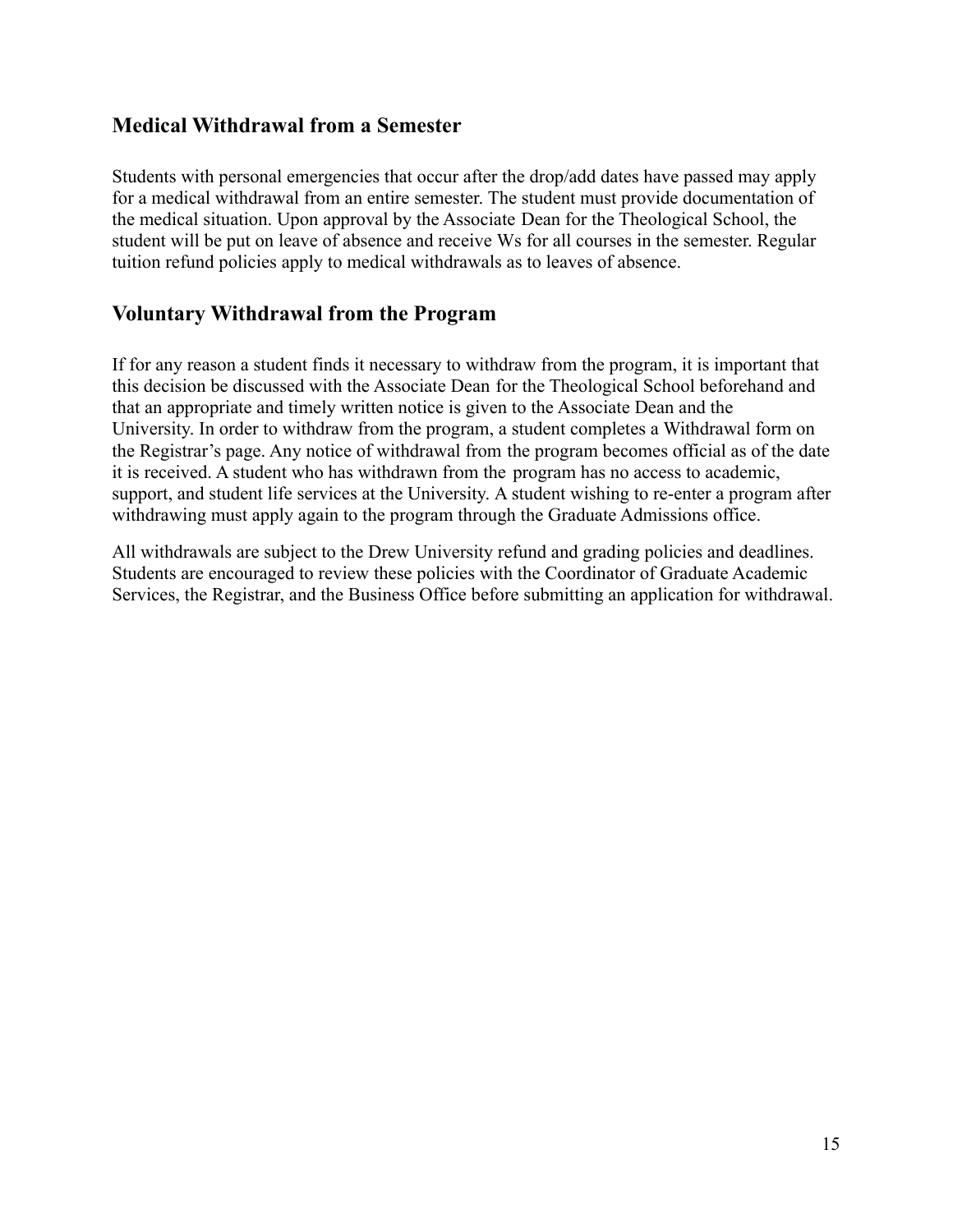# <span id="page-15-0"></span>**Academic Standing**

In addition to regular course grading and assessments, students are evaluated each semester according to the standards of academic achievement and progress. The Graduate Academic Standing Committee reviews each student's academic performance after each semester and may revise student standing based on this review.

#### **Good Standing**

M.A.R. degree students must maintain a minimum 3.00 G.P.A.

#### **Warning or Probation**

Students who do not achieve a 3.0 GPA in any semester will be placed on warning or probation based on the criteria outlined in the Theological School Academic Catalog posted on the Registrar's [webpage](http://www.drew.edu/registrars-office/). Students placed on academic probation are returned to Good Standing if they achieve an overall 3.0 GPA average or better at the next time of review.

#### **Required Withdrawal**

A student may be withdrawn from the program by the University for any of the following:

- Receiving all "F" grades in any one semester
- Being on Probation and not returning to Good Standing at the end of the probationary semester
- Having two or more non-consecutive semesters on Warning or Probation
- A violation of the University's Academic Integrity or Human Rights policies.

Under exceptional circumstances only, a student on Required Withdrawal may appeal to the Academic Standing Committee to be re-admitted in the next term. If the appeal is approved, the student will be reinstated and placed on Probation. Such re-admissions are granted only in unusual cases, and in no cases may a student be re-admitted twice.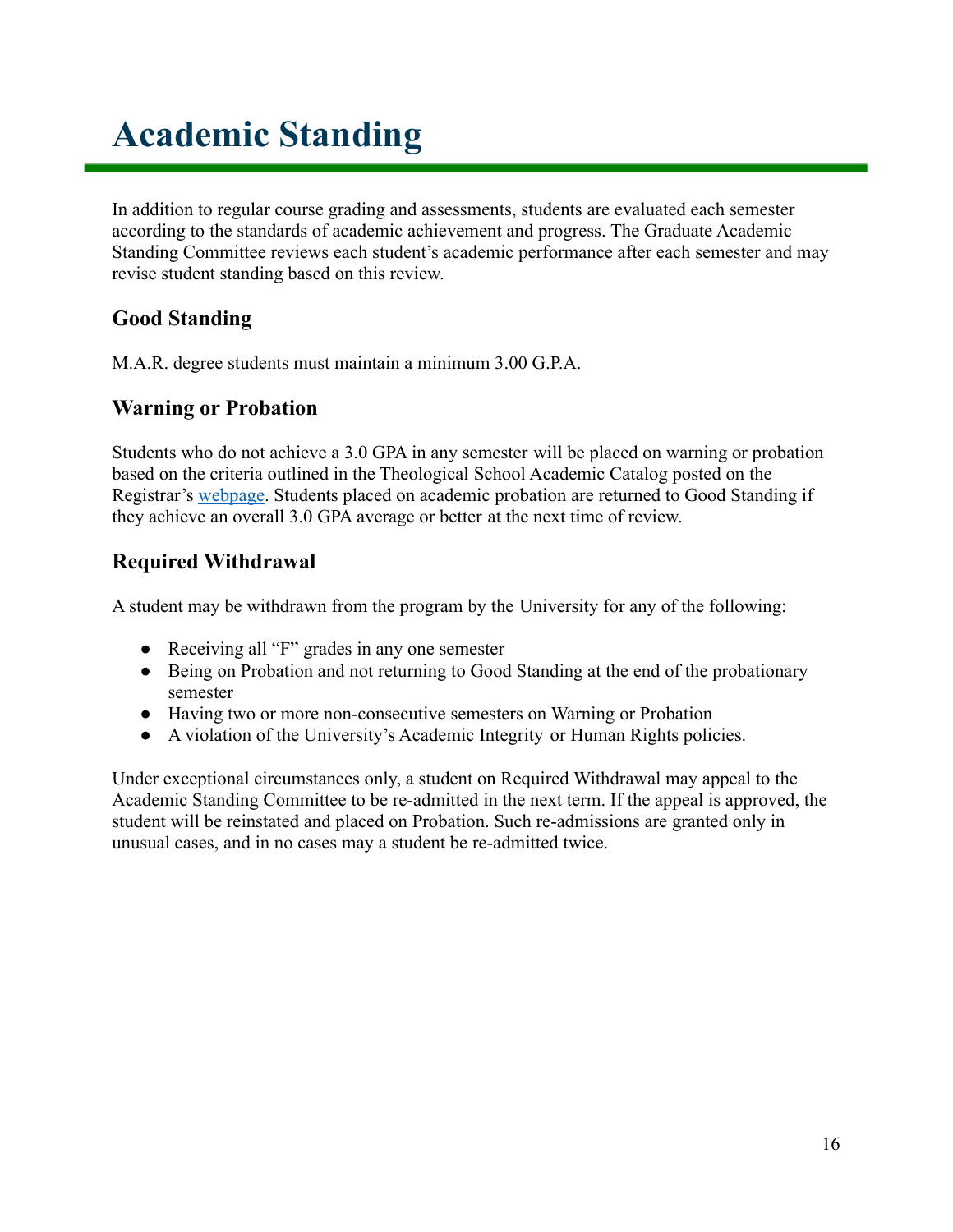# <span id="page-16-0"></span>**Standards of Academic Integrity**

#### **Drew University Standards**

Drew University has established standards of academic integrity and procedures. These basic standards apply to all work done at Drew. Students are expected to study and comply with these principles. You can find the Academic Integrity policy for the Theological School in the academic catalog on the Registrar's [webpage.](http://catalog.drew.edu/index.php)

The standards of academic integrity apply to information that is presented orally, in writing, or via the computer, in any format ranging from the most informal comment to a formal research paper or the writing of the final paper in reference to the project. These standards apply to source material gathered from other people, from written texts, from computer programs, from the Internet, or from any other location.

The following are examples of academic dishonesty, as defined in this policy:

**Duplicate Submission** - Submitting one's work in identical or similar form to fulfill more than one requirement without prior approval of the relevant faculty members is a breach of academic integrity. This includes using a paper for more than one course or submitting material previously used to meet another requirement.

**False Citation** - Listing an author, title, or page reference as the source for obtained material, when the material actually came from another source or from another location within that source, is a breach of academic integrity. See the *Turabian Manual of Style* (latest edition and/or online quick guide) for how to cite quotations within the body of another author.

**Plagiarism** - Plagiarism is the act of appropriating or imitating the language, ideas, or thoughts of another and presenting them as one's own or without proper acknowledgment. This includes submitting as one's own a thesis, a paper, or part of a paper written by another person, whether that material was stolen, purchased, or shared freely. It also includes submitting a paper containing insufficient citation or misuse of source material. When in doubt, err on the said of referencing material. Note that each syllabus will outline clearly the Drew University policy.

**Sanctions** - Sanctions are imposed for demonstrated breaches of academic honesty or scholarly integrity. See the section of the catalog on procedures for dealing with allegations of academic dishonesty. If dishonesty is determined, the sanctions may range from requiring that an assignment be redone to automatic failure of a course to dismissal from the Theological School.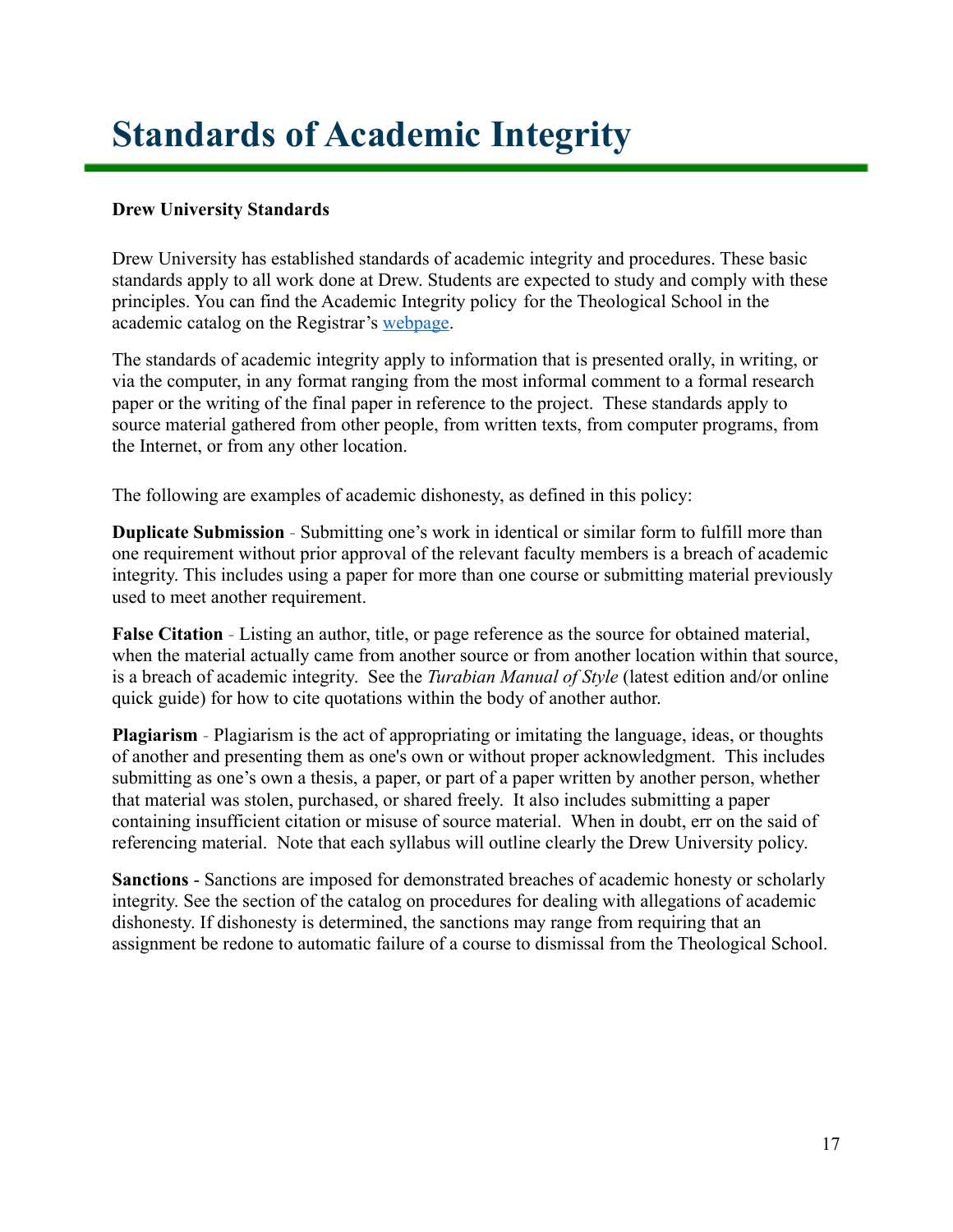# <span id="page-17-0"></span>**Curriculum Planning for Master of Arts in Religion**

| <b>REQUIRED COURSES</b>                        | <b>SEMESTER TAKEN</b> |
|------------------------------------------------|-----------------------|
| REL 530 Studying Religion and Theology         |                       |
| REL 531 Research Methods in a Digital Age      |                       |
| REL 532 Critical Pedagogy and Religion         |                       |
| REL 533 Public Writing and Media Communication |                       |
| Interdisciplinary Seminar                      |                       |
|                                                |                       |
|                                                | 7 credits total       |

**Area of Study:** \_\_\_\_\_\_\_\_\_\_\_\_\_\_\_\_\_\_\_\_\_\_\_\_\_\_\_\_\_\_\_\_\_\_\_\_\_\_\_\_\_\_ **15 Total Credits**

| <b>AREA COURSES</b>                    | <b>SEMESTER TAKEN</b> | <b>CREDITS</b> |
|----------------------------------------|-----------------------|----------------|
|                                        |                       |                |
|                                        |                       |                |
|                                        |                       |                |
|                                        |                       |                |
|                                        |                       |                |
| ELECTIVE COURSES (15-21 Total Credits) | <b>SEMESTER TAKEN</b> | <b>CREDITS</b> |
|                                        |                       |                |
|                                        |                       |                |
|                                        |                       |                |
|                                        |                       |                |